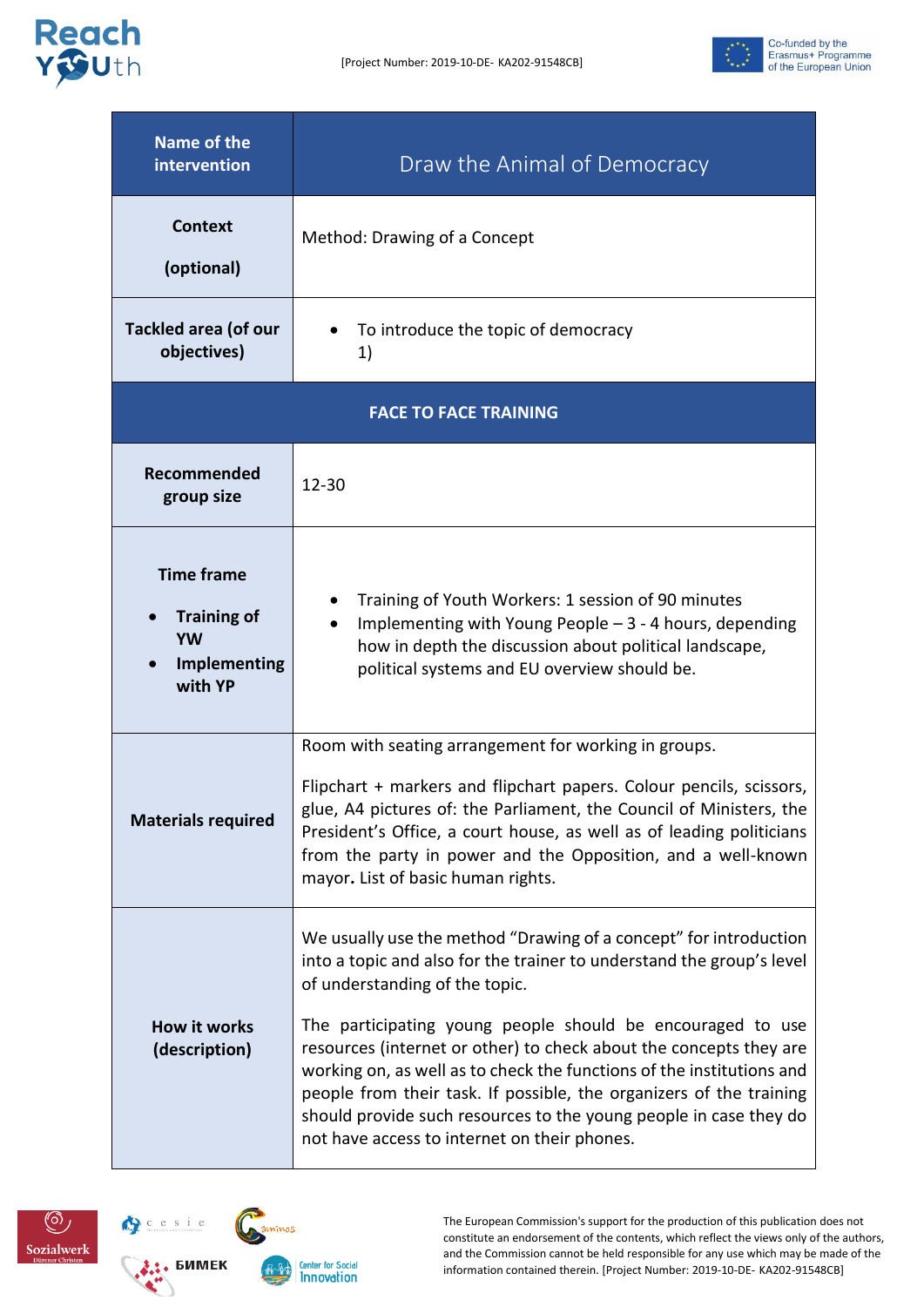

For the purposes of the Reach Youth project, we would suggest to use the method in two stages:

Phase 1: The animal of democracy

1. We divide the participants in groups of 4-5 people and give them empty flipchart papers and colour markers and give them the task to "Draw the animal of democracy". We specify that this does not need to be a real animal, but could also be a combination of many animals, for example the head of a lion, the feet of a giraffe, the mouth of a dog and s.o. Any participant if free to draw whatever part of the animal they want. We tell the participants that they have to be able to explain why they chose exactly these animals and tell the story of their drawing to the rest of the group.

2. We give the groups 15-20 min to work on the drawing.

3. Each group presents its work within 3-5 min per group.

4. The youth worker, based in the presented concepts of democracy and taking into consideration the level of understanding of the participants, based on their presentations summarizes and presents:

a. What is democracy (info can be taken from many sources, we would recommend: https://www.coe.int/en/web/compass/democracy)

b. European Common Values, according to article 2 of the Treaty on EU ("The Union is founded on the values of respect for human dignity, freedom, democracy, equality, the rule of law and respect for human rights, including the rights of persons belonging to minorities. These values are common to the Member States in a society in which pluralism, non-discrimination, tolerance, justice, solidarity and equality between women and men prevail.")

Phase 2: Political Systems and Landscape

5. As an introduction to the second phase of the method the trainer introduces the following topics:

a. The Fundamental Rights of the EU, according to the Charter of Fundamental Rights of the EU (https://ec.europa.eu/info/aiddevelopment-cooperation-fundamental-rights/your-rights-eu/eucharter-fundamental-rights\_en)



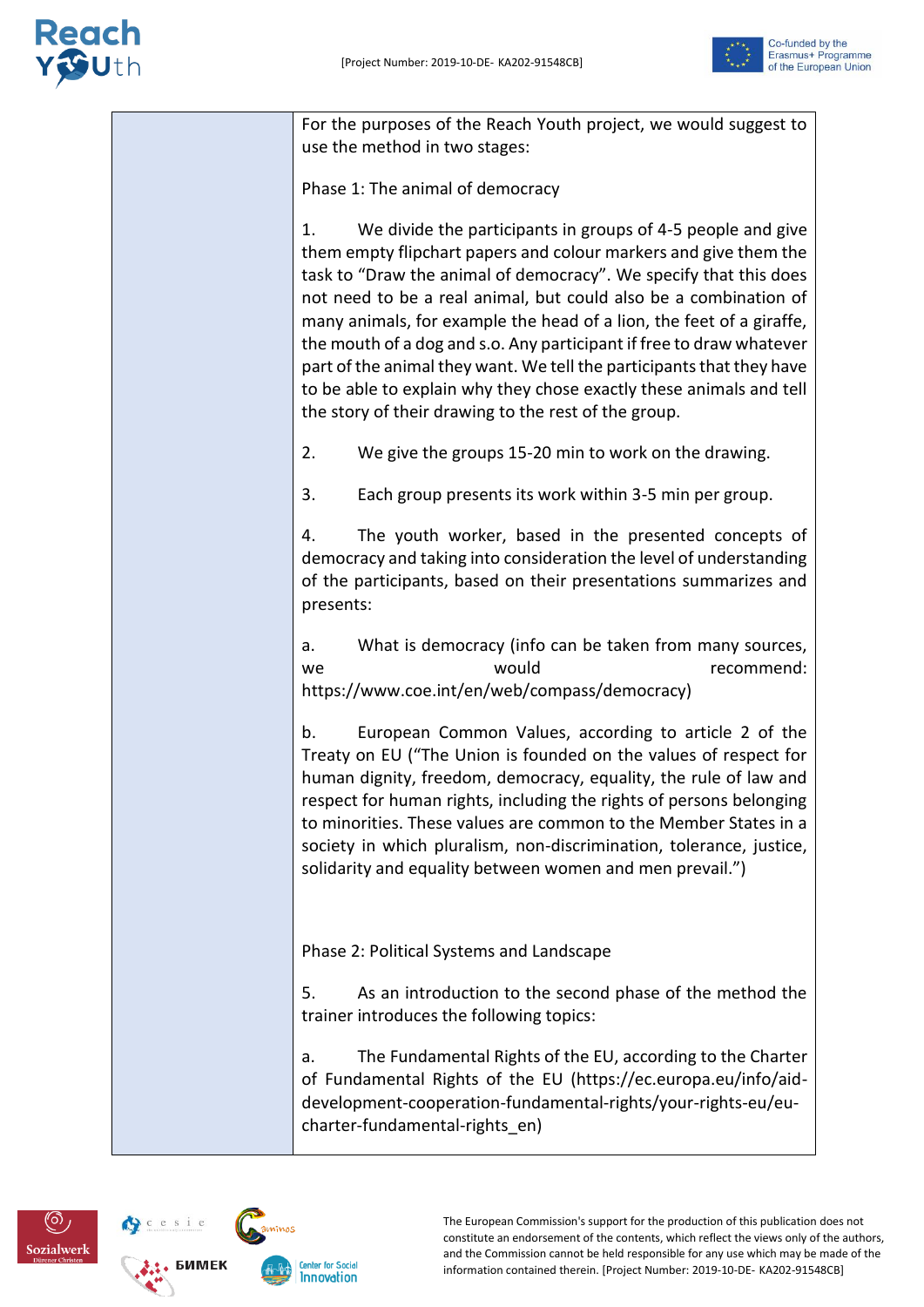#### **leach**



b. Presents a chart, based on which describes shortly the EU, its institutions, main roles, etc. c. Presents a chart, based on which describes shortly the main democratic institutions and roles in the national political landscape. 6. Depending on the number of participants we divide the participants into 3 to 5 groups. 7. Human Rights: 1, 2 or 3 groups get a list of 10 basic human rights (in Annex). The Trainer explains that the Group should draw pictures presenting each right on a separate sheet of paper. The Group writes down the respective right at the back of the sheet in advance. 8. Local political landscape: 1 group gets the following materials: A4 pictures of: the Parliament, the Council of Ministers, the President's Office, a court house, as well as of leading politicians from the party in power (in the country of the intervention) and the Opposition, and a well-known mayor. The young people should list on a sheet of paper at least 5 of the main roles functions of these institutions and parties. The young people can use internet and whatever resources they find in order to do a research about this. 9. EU political landscape: 1 group get the following materials: A4 pictures of the following EU institutions: the EU Parliament, the Council of the EU, the European Commission, the European Central Bank, leading politicians and officials on EU level. The young people should list on a sheet of paper at least 5 of the main roles/functions of these institutions and how their members are elected. Working time for the Groups – half an hour. 10. Presentations: 11. First the groups, working on human rights present their pictures. The rest of the groups have to guess which right is on the picture. The group/trainer reads in more detail what the respective human right is about. (Annex) 12. Second the group, working on local political landscape presents their list of roles/functions together with the pictures of the institutions. The other groups are then to guess which institution is responsible for these functions. 13. Third the group, working on European political landscape presents their list of roles/functions together with the pictures of

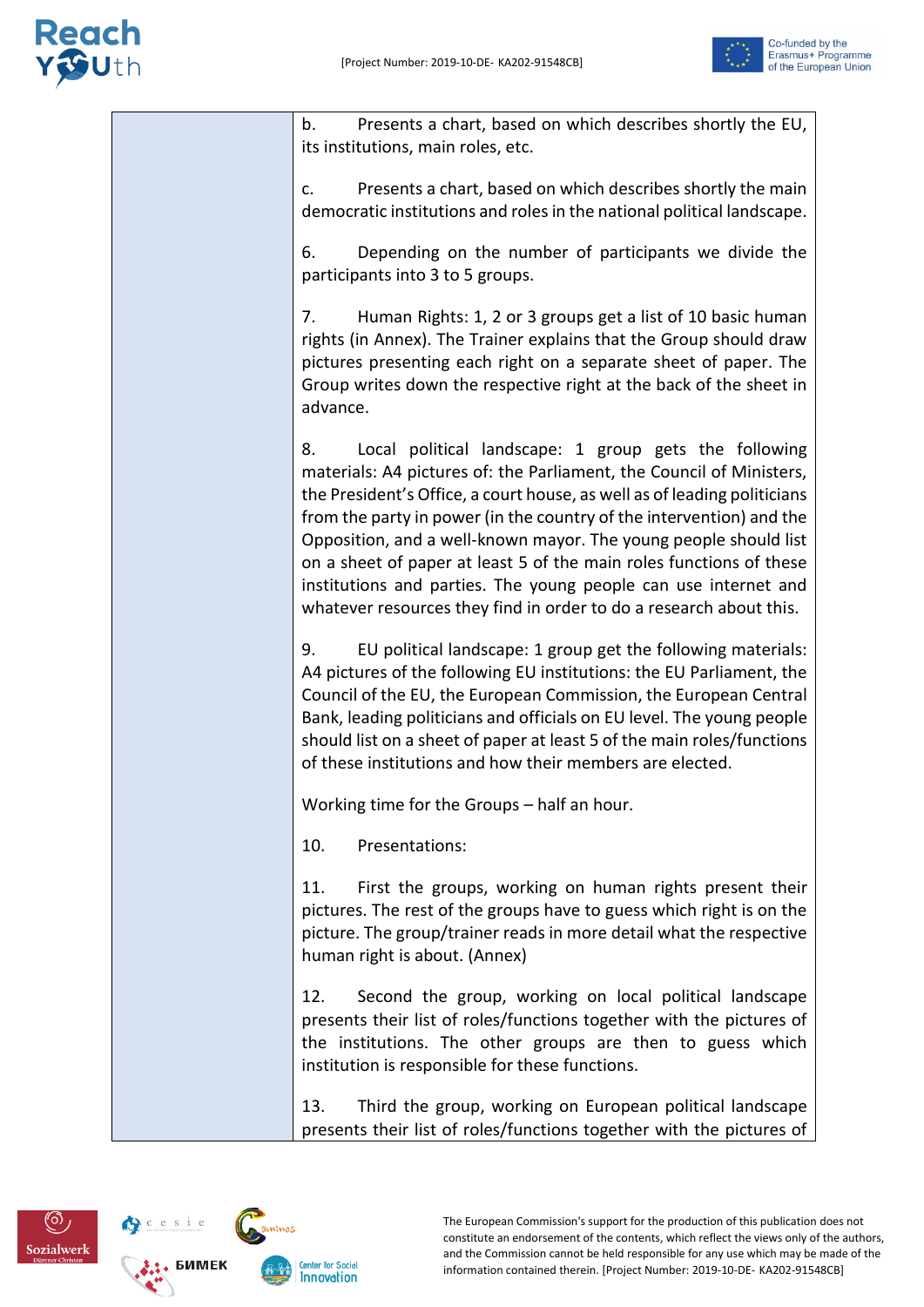



|                                                            | the institutions. The other groups are then to guess which<br>institution is responsible for these functions.                                                                                                                                                                                                                                                                                                                                                                                                                                                                                                                                                                                                                                                                                                                                                                                                                                                                                                                                                                                                                                                                                                                                             |  |
|------------------------------------------------------------|-----------------------------------------------------------------------------------------------------------------------------------------------------------------------------------------------------------------------------------------------------------------------------------------------------------------------------------------------------------------------------------------------------------------------------------------------------------------------------------------------------------------------------------------------------------------------------------------------------------------------------------------------------------------------------------------------------------------------------------------------------------------------------------------------------------------------------------------------------------------------------------------------------------------------------------------------------------------------------------------------------------------------------------------------------------------------------------------------------------------------------------------------------------------------------------------------------------------------------------------------------------|--|
|                                                            | 14.<br>After each group work is presented the trainer summarises<br>the importance of respecting human rights as well as the<br>description of the political landscape in the country and in the EU.                                                                                                                                                                                                                                                                                                                                                                                                                                                                                                                                                                                                                                                                                                                                                                                                                                                                                                                                                                                                                                                      |  |
| <b>ONLINE TRAINING</b>                                     |                                                                                                                                                                                                                                                                                                                                                                                                                                                                                                                                                                                                                                                                                                                                                                                                                                                                                                                                                                                                                                                                                                                                                                                                                                                           |  |
| Recommended<br>group size                                  | $8 - 20$                                                                                                                                                                                                                                                                                                                                                                                                                                                                                                                                                                                                                                                                                                                                                                                                                                                                                                                                                                                                                                                                                                                                                                                                                                                  |  |
| <b>Time frame</b>                                          | Training of Youth Workers: 1 session of 90 minutes to 2<br>hours                                                                                                                                                                                                                                                                                                                                                                                                                                                                                                                                                                                                                                                                                                                                                                                                                                                                                                                                                                                                                                                                                                                                                                                          |  |
| <b>Training of</b><br>YW<br><b>Implementing</b><br>with YP | Implementing with Young People $-3 - 4$ hours, depending<br>how in depth the discussion about political landscape,<br>political systems and EU overview should be.                                                                                                                                                                                                                                                                                                                                                                                                                                                                                                                                                                                                                                                                                                                                                                                                                                                                                                                                                                                                                                                                                        |  |
| <b>Materials required</b>                                  | Computer with internet access for every participant $+$ access to<br>Zoom or equivalent (https://zoom.us/) and Conceptboard or<br>equivalent (https://conceptboard.com/).<br>Zoom is a tool for conducting online meetings, trainings, webinars.<br>If you are using a basic account of Zoom, you will only be able (as<br>per November 2020) to organize meetings for up to 40 minutes,<br>when you shall have to renew the invitation to the participants. In<br>Zoom you can schedule a meeting time for implementing the<br>method and invite your participants to join. You can invite them by<br>mail, skype, messenger or whatever online connection you have<br>with them, by sharing the link with the invitation and the password<br>for entering. In order to implement the method you shall have to<br>enable in the settings of your Zoom account "Breakout Rooms"<br>because you will need to separate participants to work in groups.<br>Further information on how to use Zoom can be found here:<br>https://support.zoom.us/hc/en-<br>us? ga=2.116606726.1483959916.1606148945-<br>167915372.1605513350<br>Conceptboard is a visual collaboration workspace, where your<br>participants can draw, write, comment and s.o. simultaneously |  |



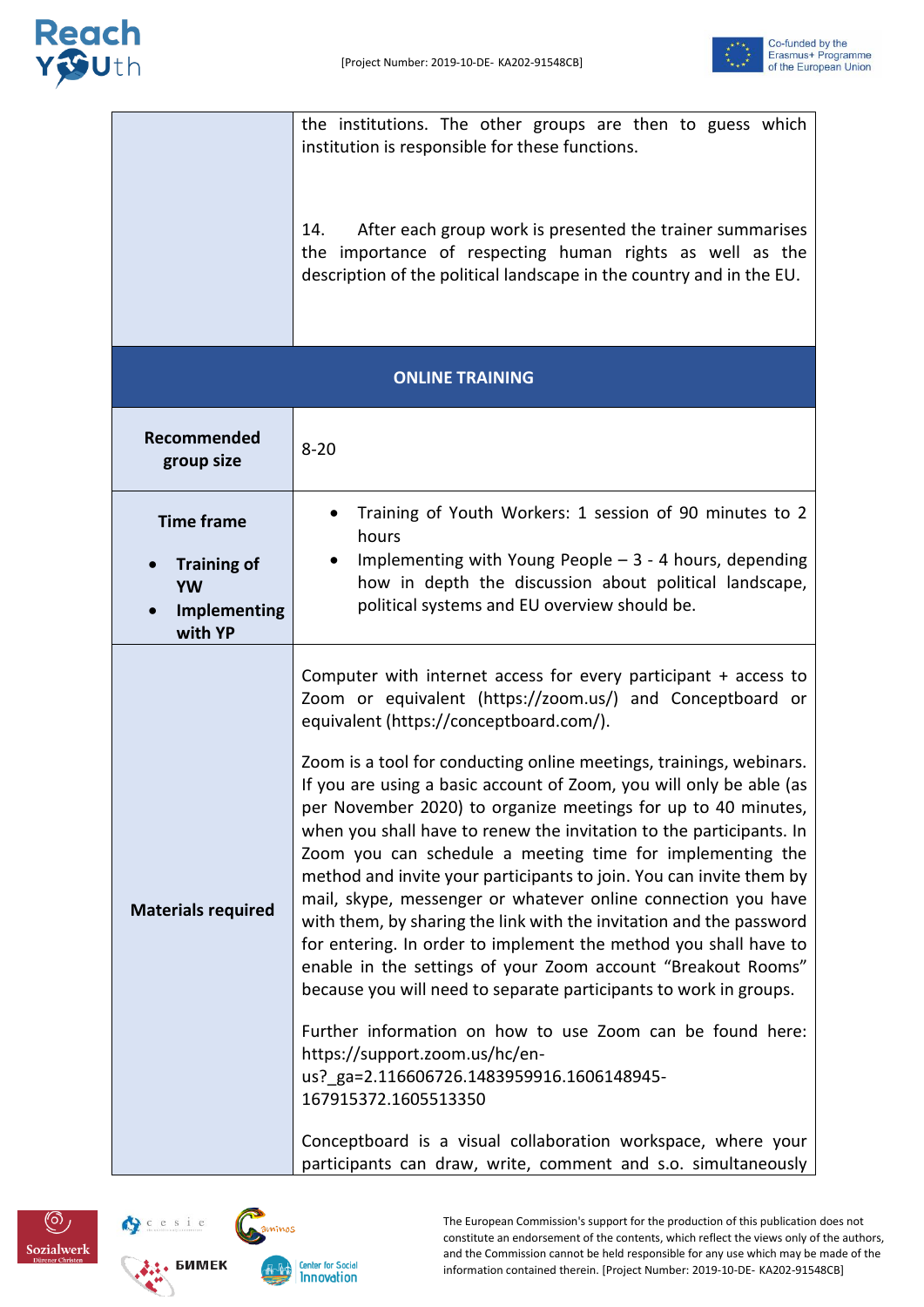# Reach<br>Y Juth



|                                      | together. You have to create a free basic account, which is enough<br>for the purposes of the method. You can invite participants to<br>shared conceptboards by mail, skype, messenger or whatever<br>online connection you have with them, by sharing the link with the<br>invitation. Participants can enter as Guests, but you have to<br>manually change their role to Editor, so that they can collaborate<br>fully. More information about how to use conceptboard can be<br>https://conceptboard.com/use-cases/online-<br>found<br>here:<br>whiteboard/ |
|--------------------------------------|----------------------------------------------------------------------------------------------------------------------------------------------------------------------------------------------------------------------------------------------------------------------------------------------------------------------------------------------------------------------------------------------------------------------------------------------------------------------------------------------------------------------------------------------------------------|
|                                      | You have to prepare as many conceptboards before the meeting as<br>the number of groups you will have in the implementation of the<br>method. In each group is good to have 3-4, or maximum 5<br>participants.                                                                                                                                                                                                                                                                                                                                                 |
|                                      | Each conceptboard should have a field to draw the "Animal of<br>Democracy" for the 1st Stage of the Method and the respective<br>fields to draw and/or write for the second stage of the method:                                                                                                                                                                                                                                                                                                                                                               |
|                                      | 1, 2 or 3 Boards with space to draw Human Rights<br>(depending on the number of groups)                                                                                                                                                                                                                                                                                                                                                                                                                                                                        |
|                                      | One board with pictures of: the Parliament, the Council of<br>Ministers, the President's Office, a court house, as well as of leading<br>politicians from the party in power and the Opposition, and a well-<br>known mayor (on National level).                                                                                                                                                                                                                                                                                                               |
|                                      | One board with pictures of the EU Parliament, the Council<br>of the EU, the European Commission, the European Central Bank,<br>the EU Court, leading politicians and officials on EU level.                                                                                                                                                                                                                                                                                                                                                                    |
| <b>How it works</b><br>(description) | We usually use the method "Drawing of a concept" for<br>introduction into a topic and also for the trainer to understand the<br>group's level of understanding of the topic.<br>The participating young people should be encouraged to use<br>resources (internet or other) to check about the concepts they are<br>working on, as well as to check the functions of the institutions<br>and people from their tasks.<br>For the purposes of the Reach Youth project, we would suggest to<br>use the method in two stages:                                     |
|                                      | Phase 1: The animal of democracy<br>The trainer shortly introduces the method and the<br>Conceptboard tool that will be used, by sharing their<br>screen via Zoom and showing how Conceptboard works.                                                                                                                                                                                                                                                                                                                                                          |



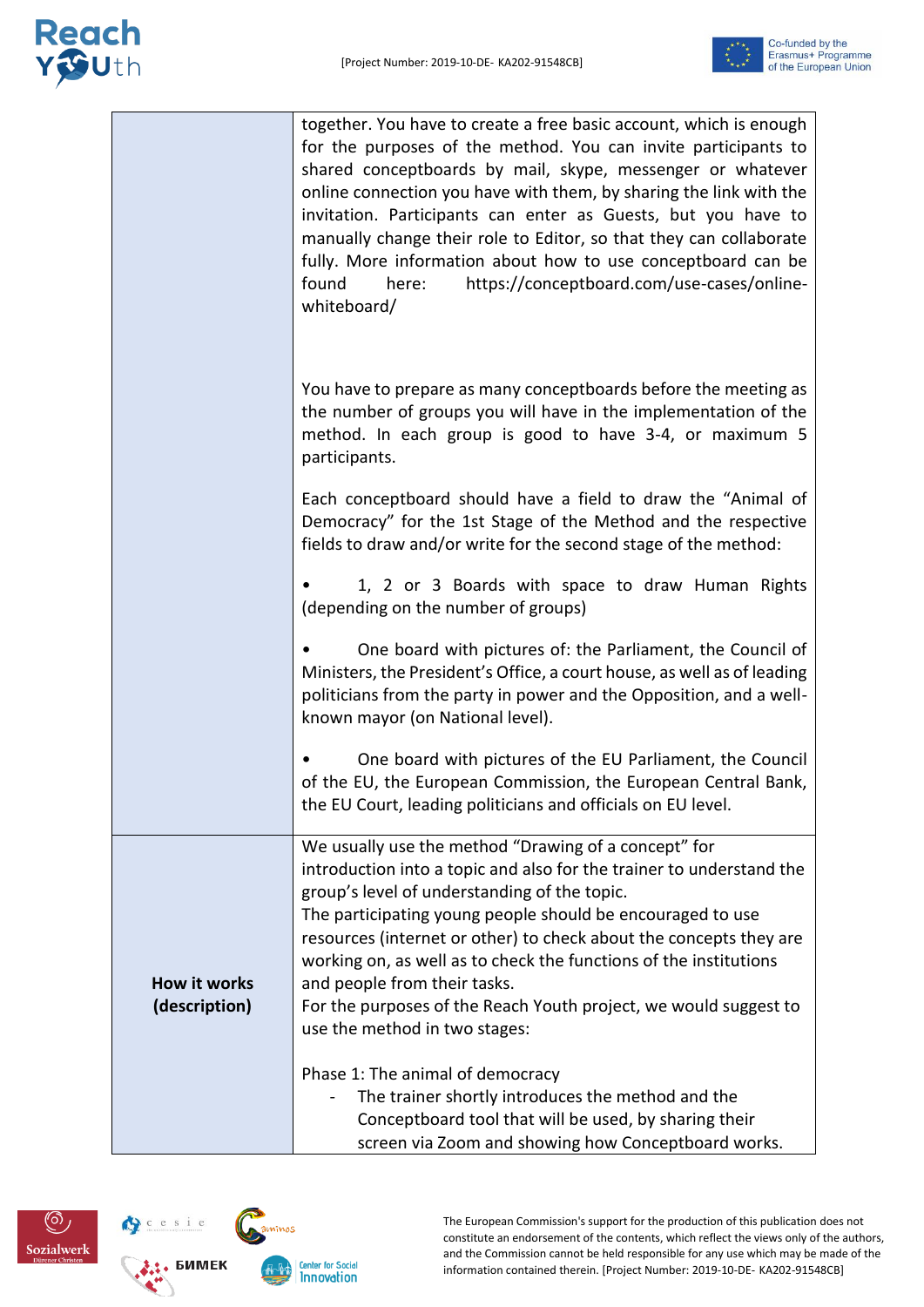## Reach<br>Y Suth







**Center for Social** Innovation

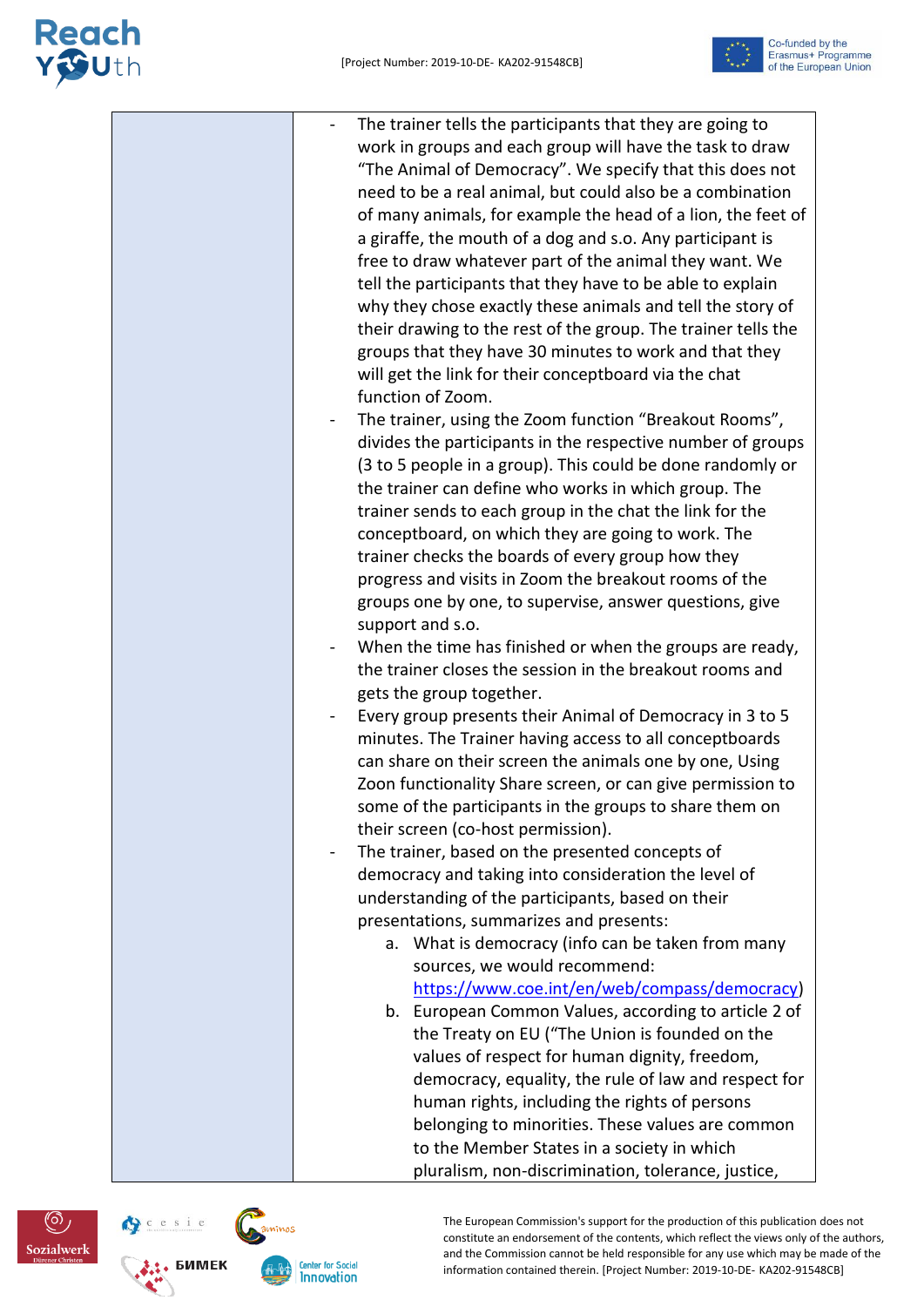



| solidarity and equality between women and men<br>prevail.")                                      |
|--------------------------------------------------------------------------------------------------|
| Examples of drawings of the Animal of Democracy can be found in<br>Annex 2.                      |
| Phase 2: Political Systems and Landscape                                                         |
| As an introduction to the second phase of the method the                                         |
| trainer introduces the following topics:                                                         |
| a. The Fundamental Rights of the EU, according to the<br>Charter of Fundamental Rights of the EU |
| (https://ec.europa.eu/info/aid-development-                                                      |
| cooperation-fundamental-rights/your-rights-eu/eu-                                                |
| charter-fundamental-rights en)                                                                   |
| b. Presents a chart, based on which, he/she describes                                            |
| shortly the EU, its institutions, main roles, etc.                                               |
| c. Presents a chart, based on which he/she describes                                             |
| shortly the main democratic institutions and roles                                               |
|                                                                                                  |
| in the national political landscape.                                                             |
| Depending on the number of participants the trainer                                              |
| divides the participants into 3 to 5 groups.                                                     |
| Human Rights: 1, 2 or 3 groups get a list of 10 from<br>а.                                       |
| the basic human rights (in Annex 1). The Trainer                                                 |
| explains that the Group should choose at least 5                                                 |
| Human Rights and draw pictures presenting each of                                                |
| them on the concept boards. The drawings can be                                                  |
| exported as pictures and shared later with the rest                                              |
| of the groups.                                                                                   |
| b. Local political landscape: 1 group gets the following                                         |
| materials: A conceptboard with pictures of: the                                                  |
| Parliament, the Council of Ministers, the President's                                            |
| Office, a court house, as well as of leading politicians                                         |
| from the party in power (in the country of the                                                   |
| intervention) and the Opposition, and a well-known                                               |
| mayor. The young people should list on the                                                       |
| conceptboard at least 5 of the main roles and                                                    |
| functions of these institutions and parties. The                                                 |
| young people can use internet and whatever                                                       |
| resources they find in order to do a research about                                              |
| this. The descriptions can be exported and shared                                                |
| later with the rest of the group.                                                                |
| c. EU political landscape: 1 group get the following                                             |
| materials: A conceptboard with pictures of the                                                   |
| following EU institutions: the EU Parliament, the                                                |
| Council of the EU, the European Commission, the                                                  |
| European Central Bank, leading politicians and                                                   |
| officials on EU level. The young people should list on                                           |

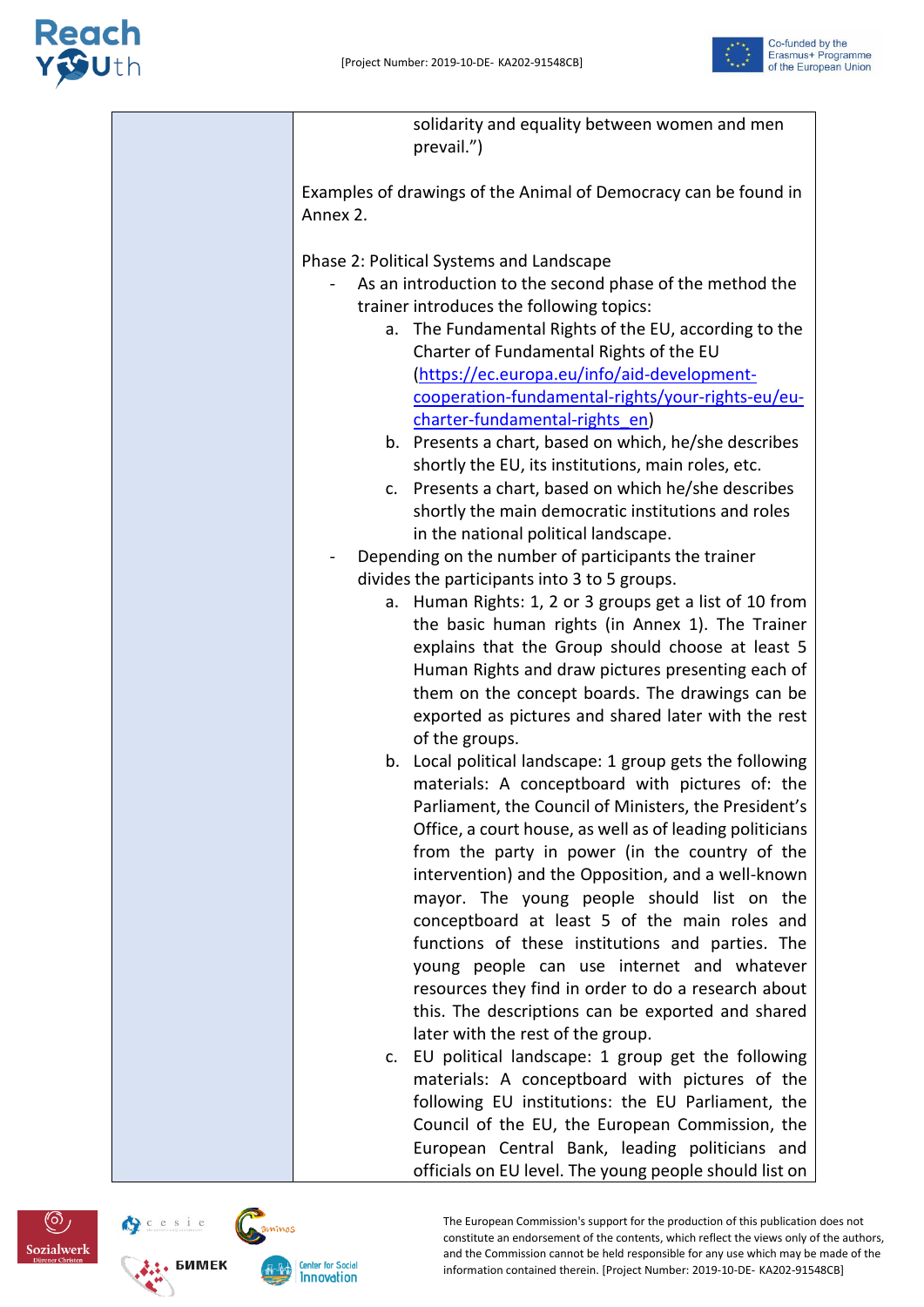### Reach<br>Y Suth



|                                                   | the conceptpoard at least 5 of the<br>main<br>roles/functions of these institutions and how their<br>members are elected. The descriptions can be<br>exported and shared later with the rest of the group.                                                                                                                                                                                                                                                                                                                                                                                                                                                                                                                                                                                                                                                                                                                                        |  |
|---------------------------------------------------|---------------------------------------------------------------------------------------------------------------------------------------------------------------------------------------------------------------------------------------------------------------------------------------------------------------------------------------------------------------------------------------------------------------------------------------------------------------------------------------------------------------------------------------------------------------------------------------------------------------------------------------------------------------------------------------------------------------------------------------------------------------------------------------------------------------------------------------------------------------------------------------------------------------------------------------------------|--|
|                                                   | Working time for the Groups - half an hour.                                                                                                                                                                                                                                                                                                                                                                                                                                                                                                                                                                                                                                                                                                                                                                                                                                                                                                       |  |
|                                                   | While doing the task (drawing / writing) in the concept<br>board, members of each group are talking / chating via<br>Zoom breakout room created for them from the consultant.                                                                                                                                                                                                                                                                                                                                                                                                                                                                                                                                                                                                                                                                                                                                                                     |  |
|                                                   | When the working time has finished or the groups are<br>ready the trainer closes the breakout rooms and brings the<br>whole group together. Then the presentations follow:<br>a. First the groups, working on human rights present<br>their pictures. The rest of the groups have to guess<br>which right is on the picture. The group/trainer reads<br>in more detail what the respective human right is<br>about. (Annex 1)<br>b. Second the group, working on local political<br>landscape presents their list of roles/functions<br>together with the pictures of the institutions. The<br>other groups are then to guess which institution is<br>responsible for these functions.<br>c. Third the group, working on European political<br>landscape presents their list of roles/functions<br>together with the pictures of the institutions. The<br>other groups are then to guess which institution is<br>responsible for these functions. |  |
|                                                   | After each group work is presented the trainer summarises<br>the importance of respecting human rights as well as the<br>description of the political landscape in the country and in<br>the EU.                                                                                                                                                                                                                                                                                                                                                                                                                                                                                                                                                                                                                                                                                                                                                  |  |
|                                                   | Sample drawings on Human Rights can be found in Annex 3.                                                                                                                                                                                                                                                                                                                                                                                                                                                                                                                                                                                                                                                                                                                                                                                                                                                                                          |  |
|                                                   | <b>ANNEX 1</b>                                                                                                                                                                                                                                                                                                                                                                                                                                                                                                                                                                                                                                                                                                                                                                                                                                                                                                                                    |  |
|                                                   | List of human rights according to United Nations Universal Declaration of Human Rights.                                                                                                                                                                                                                                                                                                                                                                                                                                                                                                                                                                                                                                                                                                                                                                                                                                                           |  |
| Article 1<br><b>Right to Equality and Dignity</b> |                                                                                                                                                                                                                                                                                                                                                                                                                                                                                                                                                                                                                                                                                                                                                                                                                                                                                                                                                   |  |
| Article 2                                         |                                                                                                                                                                                                                                                                                                                                                                                                                                                                                                                                                                                                                                                                                                                                                                                                                                                                                                                                                   |  |



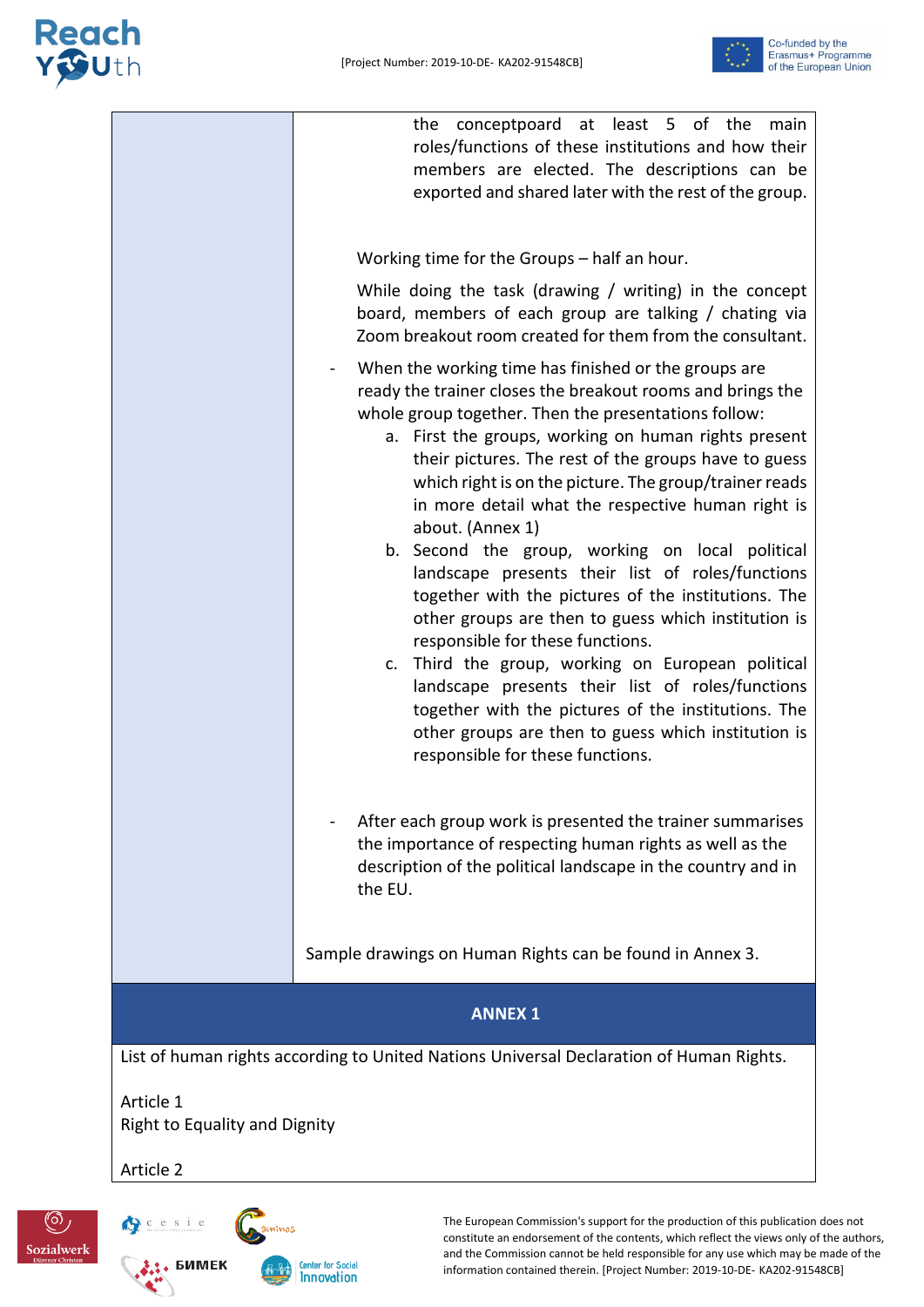



#### Freedom from Discrimination

Article 3 Right to Life, Liberty, Personal Security

Article 4 Freedom from Slavery

Article 5 Freedom from Torture and Degrading Treatment

Article 6 Right to Recognition as a Person before the Law

Article 7 Right to Equality before the Law

Article 8 Right to Remedy by Competent Tribunal

Article 9 Freedom from Arbitrary Arrest and Exile

Article 10 Right to Fair Public Hearing

Article 11 Right to be Considered Innocent until Proven Guilty

Article 12 Freedom from Interference with Privacy, Family, Home and Correspondence

Article 13 Right to Free Movement in and out of the Country

Article 14 Right to Asylum in other Countries from Persecution

Article 15 Right to a Nationality and the Freedom to Change It

Article 16 Right to Marriage and Family



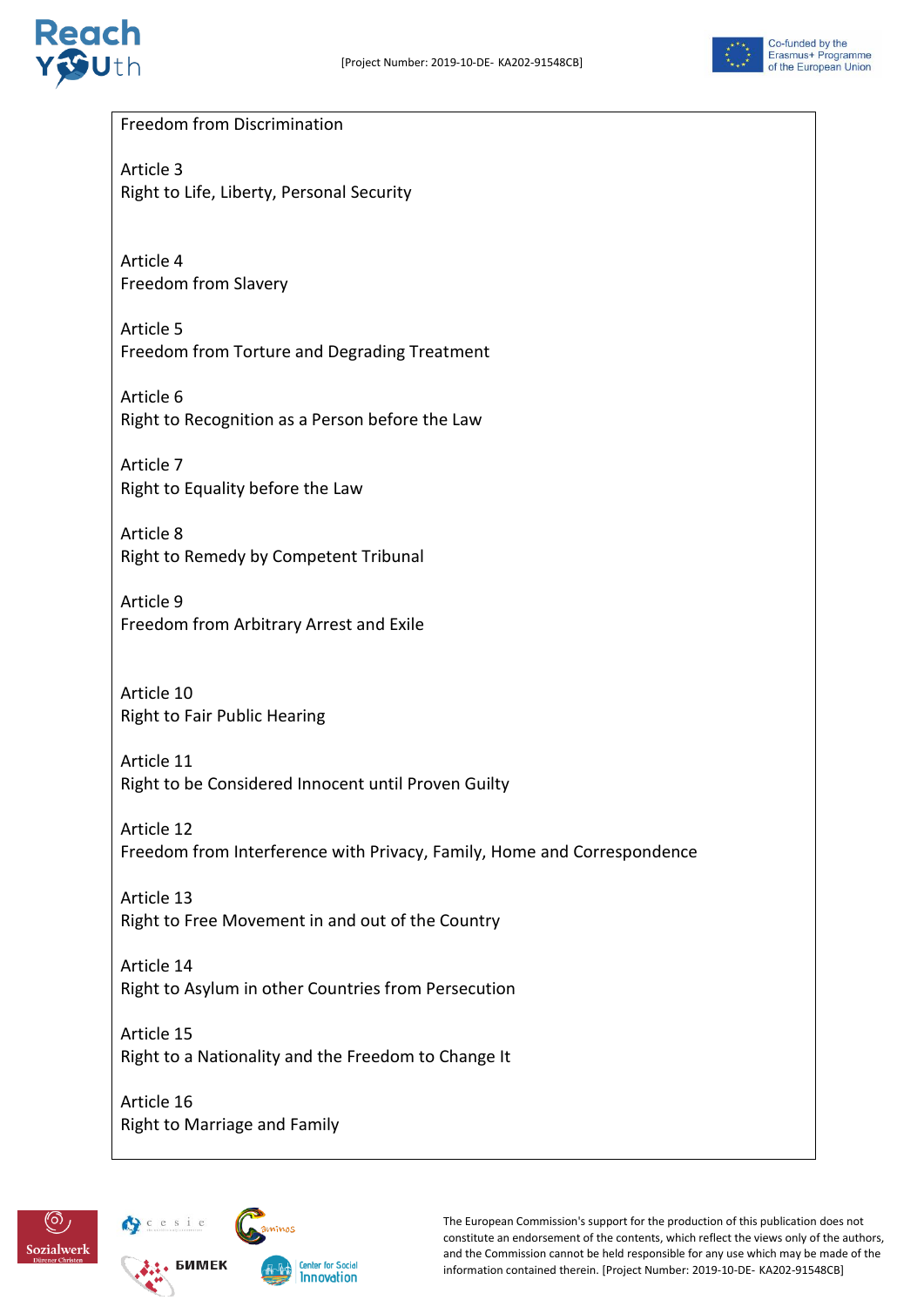



Article 17 Right to Own Property

Article 18 Freedom of Belief and Religion

Article 19 Freedom of Opinion and Information

Article 20 Right of Peaceful Assembly and Association

Article 21 Right to Participate in Government and in Free Elections

Article 22 Right to Social Security

Article 23 Right to Desirable Work and to Join Trade Unions

Article 24 Right to Rest and Leisure

Article 25 Right to Adequate Living Standard

Article 26 Right to Education

Article 27 Right to Participate in the Cultural Life of Community

Article 28 Right to a Social Order that Articulates this Document

Article 29 Community Duties Essential to Free and Full Development

Article 30 Freedom from State or Personal Interference in the above Rights

Detailed information about the rights can be found here[: https://www.un.org/en/universal](https://www.un.org/en/universal-declaration-human-rights/)[declaration-human-rights/](https://www.un.org/en/universal-declaration-human-rights/)

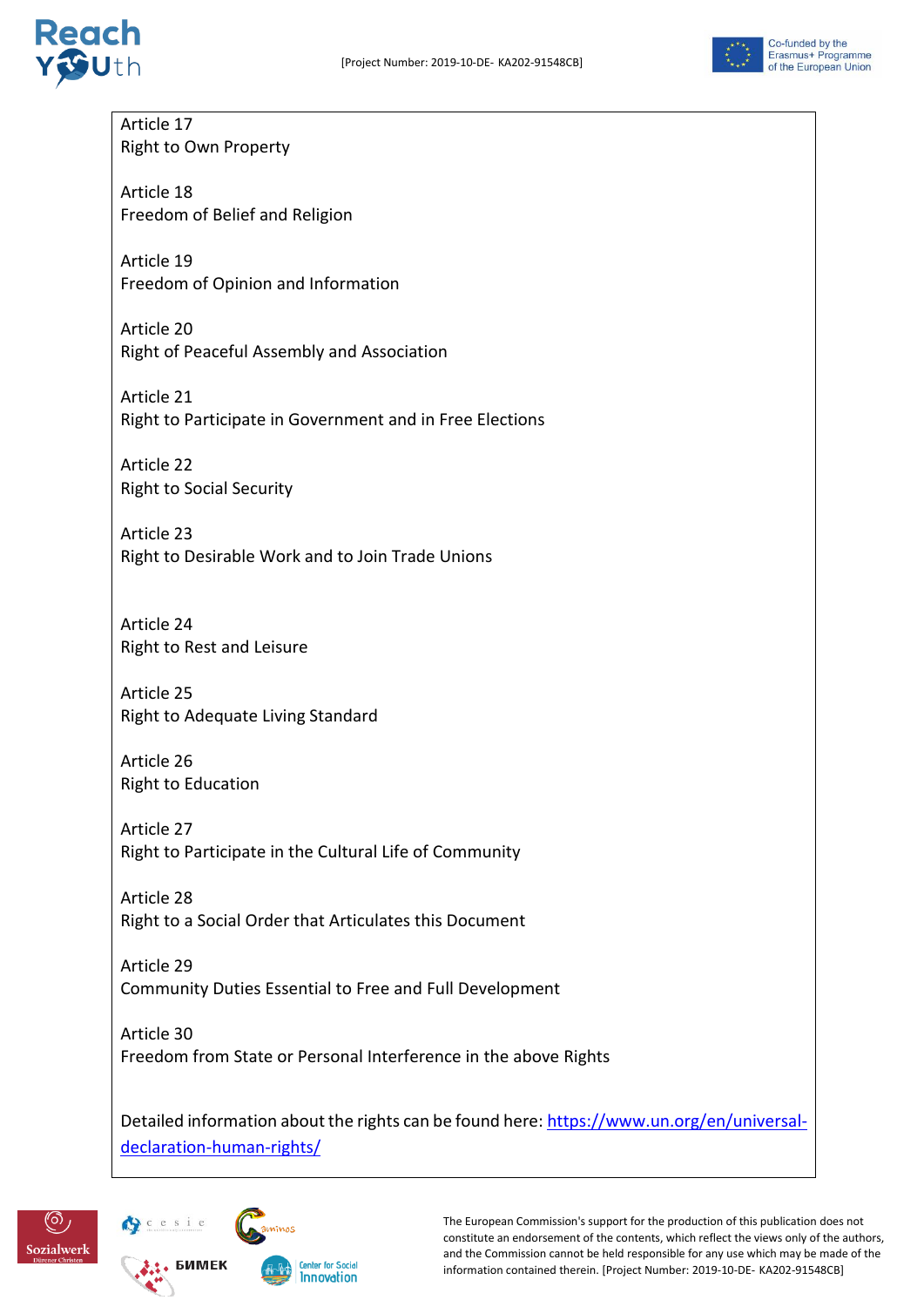